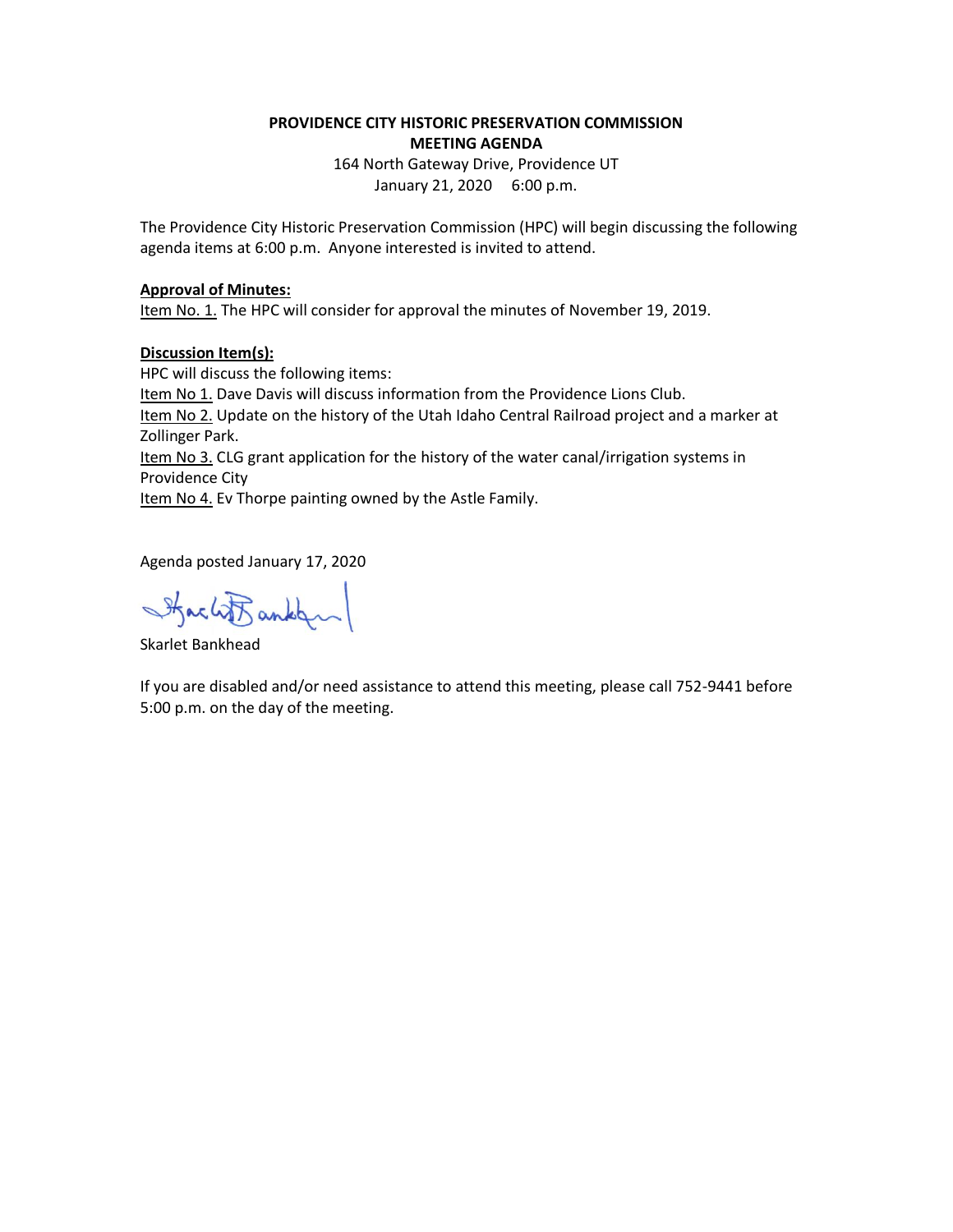| $\mathbf 1$ |                               | PROVIDENCE CITY HISTORIC PRESERVATION COMMISSION                                                                                  |  |
|-------------|-------------------------------|-----------------------------------------------------------------------------------------------------------------------------------|--|
| 2           |                               | <b>MEETING MINUTES</b>                                                                                                            |  |
| 3           |                               | 164 North Gateway Drive, Providence UT                                                                                            |  |
| 4<br>5      |                               | November 19, 2019 6:00 p.m.                                                                                                       |  |
| 6<br>7      |                               | Attendance: Howard Christenson, Wes Bitters, Sharon Johnson, Pat Perry                                                            |  |
| 8           |                               | <b>Approval of Minutes:</b>                                                                                                       |  |
| 9           |                               | Item No. 1. The HPC will consider for approval the minutes of August 20, 2019.                                                    |  |
| 10          |                               | Motion to approve the minutes of August 20: $-$ P Perry, second $-$ W Bitters                                                     |  |
| 11          | Vote:                         |                                                                                                                                   |  |
| 12          |                               | Yea: W Bitters, H Christenson, P Perry                                                                                            |  |
| 13<br>14    | Nay:                          |                                                                                                                                   |  |
| 15          | Abstained:<br><b>Excused:</b> |                                                                                                                                   |  |
| 16          |                               |                                                                                                                                   |  |
| 17          |                               | Oath of Office for Sharon Johnson and Pat Perry:                                                                                  |  |
| 18          | $\bullet$                     | Sharon Johnson and Pat Perry were sworn in. P Perry had been serving as a member of the                                           |  |
| 19          |                               | Commission, but had not yet been sworn in. S Johnson is a new member of the Commission.                                           |  |
| 20          |                               |                                                                                                                                   |  |
| 21          |                               | Discussion Item(s):                                                                                                               |  |
| 22          |                               | Item No 1. Brad Duncan will discuss the Utah Idaho Central Railroad project.                                                      |  |
| 23          | $\bullet$                     | B Duncan met with the digital initiatives team. It will take longer than we thought to complete                                   |  |
| 24          |                               | the digitization process. We will finish the exhibit on April 3 <sup>rd</sup> , and then the project will go live.                |  |
| 25          |                               | Before that time, we would like a review process to take place. Dr Anderson will review it, and                                   |  |
| 26          |                               | then we will provide a link for the Commission to review it. B Duncan will get the text done by                                   |  |
| 27          |                               | the end of the year.                                                                                                              |  |
| 28          | $\bullet$                     | H Christenson asked if there is anything else B Duncan needs from the Commission. B Duncan                                        |  |
| 29          |                               | didn't think so.                                                                                                                  |  |
| 30          | ٠                             | W Bitters asked if the report will include a page about the benefits of the railroad to Providence                                |  |
| 31<br>32    |                               | and its effects on the city.<br>S Bankhead asked B Duncan to summarize the research he has done.                                  |  |
| 33          | $\bullet$<br>$\bullet$        | B Duncan said that this project is about the Utah-Idaho Central railroad that went from Preston,                                  |  |
| 34          |                               | Idaho to Ogden, Utah. B Duncan used the special archives collection at USU to find information.                                   |  |
| 35          |                               | He was able to find quite a bit of information and correspondence about the railroad, such as                                     |  |
| 36          |                               | company records and correspondence with the University President. He also has oral history                                        |  |
| 37          |                               | records from people who lived in the area about the railroad. The end project will be a digital                                   |  |
| 38          |                               | history exhibit.                                                                                                                  |  |
| 39          |                               |                                                                                                                                   |  |
| 40          |                               | Item No 2. Kathleen Alder will discuss the Providence Pioneer Heritage Foundation.                                                |  |
| 41          | $\bullet$                     | Kathleen Alder, President of the Providence Pioneer Heritage Foundation, gave background                                          |  |
| 42          |                               | information about the foundation. It was founded by Ralph Call and Dale Astle and others. It was                                  |  |
| 43          |                               | put together to raise money to put the plaque at the Old Rock Church. The organization stayed                                     |  |
| 44          |                               | around to fund other projects. They have some funds available, and would like to use the funds                                    |  |
| 45          |                               | for some of the projects that the Commission is working on. The funds need to be matched 50%.                                     |  |
| 46<br>47    |                               | They have \$14,000 available.<br>K Alder asked if the railroad project needs money. H Christenson said that they were considering |  |
| 48          |                               | a plaque about the railroad. We may also need some money for the canal history project.                                           |  |
| 49          | ٠                             | W Bitters asked about the Ev Thorpe painting. K Alder said that Ralph Call is also trying to                                      |  |
| 50          |                               | procure the painting.                                                                                                             |  |
| 51          |                               | S Bankhead said that previously, the family wanted to hang it in the city office building again. The                              |  |
| 52          |                               | city was not going to purchase it, but was going to borrow it and insure it.                                                      |  |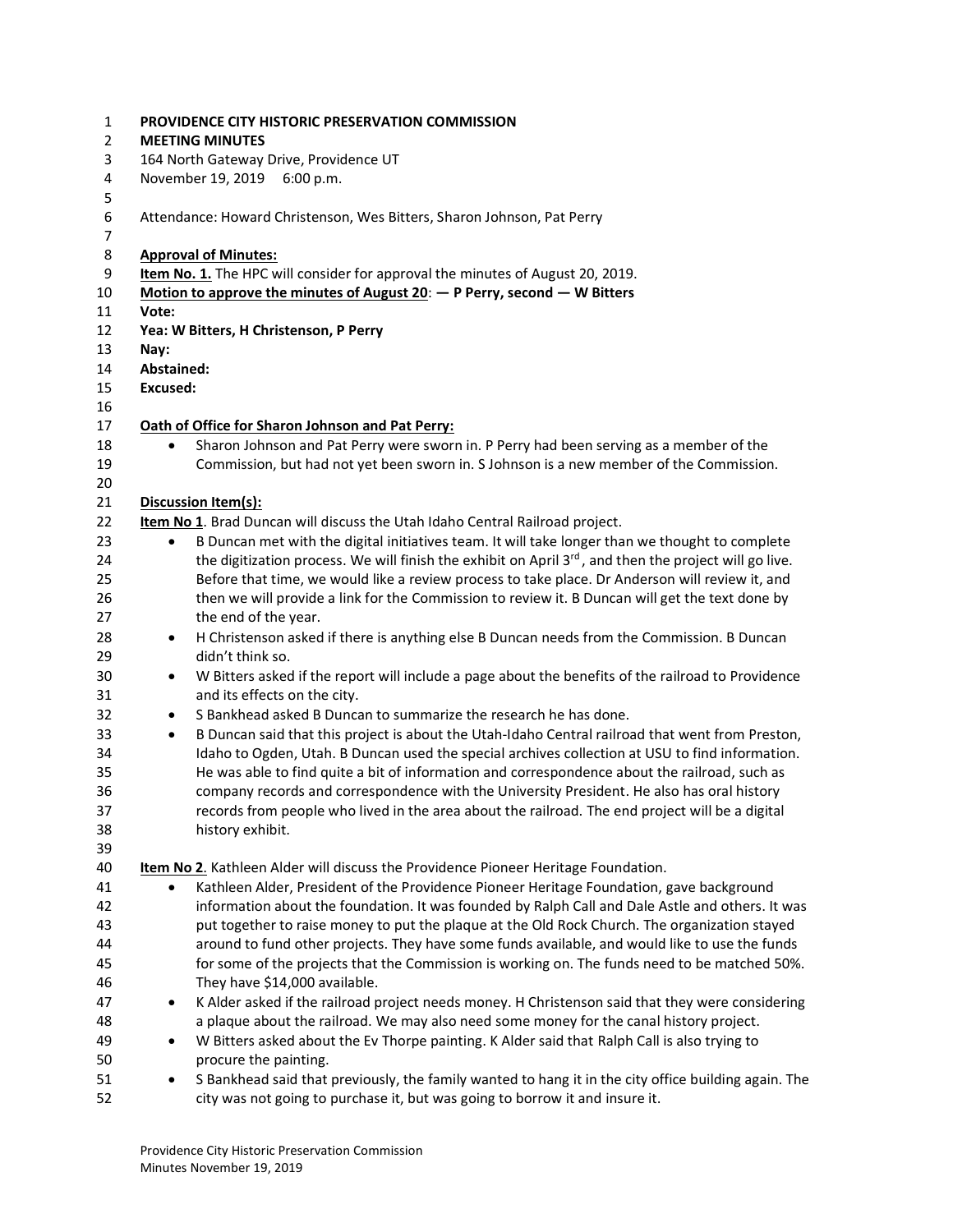| $\mathbf{1}$   | ٠                     | P Perry said that she would prefer to not have it housed at a commercial venue where not                                                       |
|----------------|-----------------------|------------------------------------------------------------------------------------------------------------------------------------------------|
| $\overline{2}$ |                       | everyone can see it.                                                                                                                           |
| 3              | $\bullet$             | K Alder said that Rod Pack would be a good person to contact in regards to the painting.                                                       |
| 4<br>5         | $\bullet$             | W Bitters asked if the foundation is going to be terminated. K Alder said that the foundation will<br>end once they are able to use the money. |
| 6              | $\bullet$             | W Bitters said that as far as the Post Office project, we might not be able to act on it for another                                           |
| 7              |                       | two years. If the money from the foundation is still available then, we could use it. K Alder said                                             |
| 8              |                       | that it is possible that the foundation will still be around.                                                                                  |
| 9              | $\bullet$             | K Alder said that there is also an old post office in Hyrum that could be purchased and moved.                                                 |
| 10             |                       |                                                                                                                                                |
| 11             |                       | Item No 3. Restoration and relocation of a 1911 post office building                                                                           |
| 12             | $\bullet$             | W Bitters made another proposal to the family about the post office. He proposed moving it to                                                  |
| 13             |                       | 400 South and Main. It is a city property/park. After thinking about it for a few weeks, the family                                            |
| 14             |                       | said that they were no longer interested in donating the post office. He thinks that the deal will                                             |
| 15             |                       | not go through for at least two years until we have a new administration.                                                                      |
| 16             |                       |                                                                                                                                                |
| 17             |                       | Item No 4. A history of the water canal systems in Providence City                                                                             |
| 18             | $\bullet$             | H Christenson asked about the grant application that W Bitters was going to write [for the                                                     |
| 19             |                       | Department of the Interior]. W Bitters said that he needs to know what our goals are for the                                                   |
| 20             |                       | finished product before he can write it.                                                                                                       |
| 21             | $\bullet$             | P Perry suggested a written document with photographs. She said that we should look at what                                                    |
| 22             |                       | the Dept. of the Interior wants.                                                                                                               |
| 23             | $\bullet$             | W Bitters said that he would like to see a video about the canal system. W Bitters said that                                                   |
| 24             |                       | [Brian] Olsen and [Doran] Baker could give us insight in developing the video.                                                                 |
| 25             | $\bullet$             | S Bankhead said that a video could be a good idea. We could interview people who have been on                                                  |
| 26             |                       | the board of the two irrigation companies. She said that George Daines might also be helpful.                                                  |
| 27             | $\bullet$             | H Christenson said that the same man that did the quarry and the sauerkraut video could do this                                                |
| 28             |                       | video.                                                                                                                                         |
| 29             | $\bullet$             | Correction: Get the quarry video to work on the website.                                                                                       |
| 30             | $\bullet$             | Correction: Link to the Historic Preservation website from Providence City's website.                                                          |
| 31             | $\bullet$             | W Bitters asked if we want a plaque. He said we could put one at Zollinger Park. We have more                                                  |
| 32             |                       | people visiting there than any other location.                                                                                                 |
| 33             | $\bullet$             | Becky Thoms, head of the Digital Initiatives Unit at Utah State University, said that she is happy                                             |
| 34             |                       | to work with the community on the train project.                                                                                               |
| 35             |                       |                                                                                                                                                |
| 36             |                       | Item No 5. Ev Thorpe painting owned by the Astle Family.                                                                                       |
| 37             | ٠                     | S Bankhead said she will follow up with K Alder about the painting.                                                                            |
| 38             | $\bullet$             | W Bitters asked what K Alder will be doing in regards to the painting. S Bankhead said she will be                                             |
| 39             |                       | doing some leg work to get us some information.                                                                                                |
| 40             | $\bullet$             | W Bitters said that when the family talked to the Commission previously, he had the distinct                                                   |
| 41             |                       | impression that they did not want to sell the painting. They wanted to loan it to the city. S                                                  |
| 42             |                       | Bankhead agreed, but said that things can change.                                                                                              |
| 43             |                       |                                                                                                                                                |
| 44             | <b>Staff Reports:</b> |                                                                                                                                                |
| 45             |                       | S Bankhead said that we will be trying something new in Providence. We will be having a tree-                                                  |
| 46             |                       | lighting ceremony and sell ornaments for a fund-raiser for The Family Place. We are planning it                                                |
| 47             |                       | for Thursday, December 5 <sup>th</sup> . We will have a singing group, hot chocolate, and Santa.                                               |
| 48             | $\bullet$             | W Bitters asked about the car show. S Bankhead said that it went well. We had about 90 cars.                                                   |
| 49             | $\bullet$             | S Bankhead said that it would be great if one of the Commission members wanted to be on the                                                    |
| 50             |                       | Oktoberkraut Committee. We are thinking about moving the parade from the beginning of the                                                      |
| 51             |                       | celebration to the end of the celebration. When the cars leave from the show, it is like a                                                     |
| 52             |                       | miniature parade anyway.                                                                                                                       |